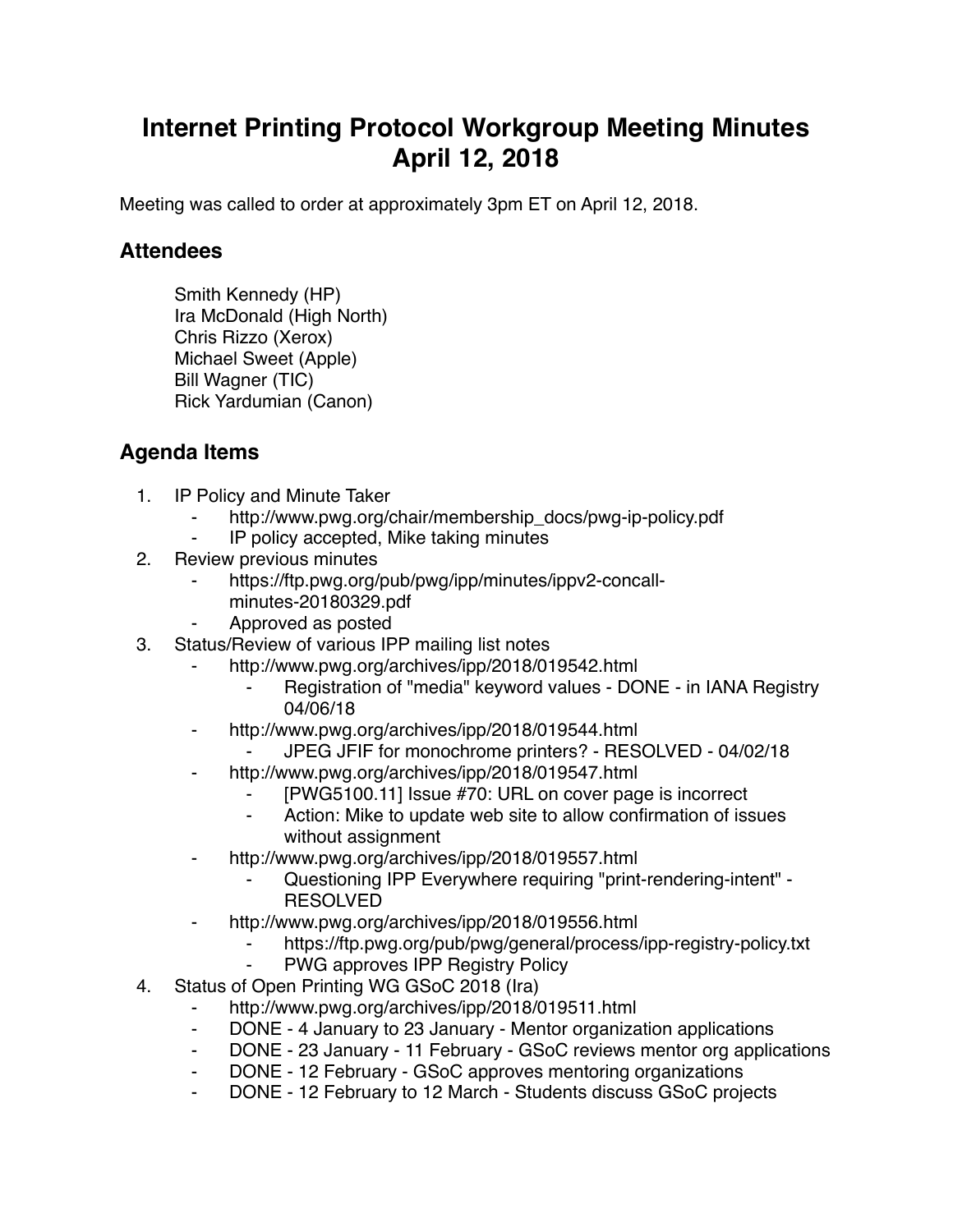- ⁃ DONE 12 to 27 March Students apply for GSoC projects
- ⁃ 23 April GSoC approves projects and Students
- ⁃ 14 May GSoC coding begins
- GSoC reduced Linux Foundation slots from 19 to 13 triage in progress
- 5. Status of AMSC and ISO liaisons w/ PWG (Paul)
	- ⁃ http://ftp.pwg.org/pub/pwg/general/sc/pwg-sc-call-minutes-20180315.htm
	- See PWG SC minutes of 03/15/18
- 6. Status of How to Print Using the IPP (Mike)
	- http://ftp.pwg.org/pub/pwg/ipp/minutes/ippv2-f2f-minutes-20180207.pdf
	- ⁃ https://github.com/istopwg/pwg-books
	- ⁃ IPP WG edits during PWG Virtual F2F on 02/07/18
	- ⁃ Current HTML draft available in Github repository
	- Schedule TBD
- 7. Status of IPP HTTP Authentication white paper (Smith)
	- ⁃ http://ftp.pwg.org/pub/pwg/ipp/whitepaper/tb-ippauth-20180123-rev.pdf
	- ⁃ Interim draft PWG Virtual F2F review on 02/08/18
	- Schedule TBD
- 8. Status of IPP Encrypted Jobs and Documents
	- https://ftp.pwg.org/pub/pwg/ipp/wd/wd-ipptrustnoone10-20180328-rev.pdf
	- ⁃ http://www.pwg.org/archives/ipp/2018/019539.html
	- ⁃ Interim draft for future IPP WG review
	- Schedule TBD
- 9. Status of IPP System Service (Ira/Mike)
	- ⁃ https://ftp.pwg.org/pub/pwg/ipp/wd/wd-ippsystem10-20180214-rev.pdf
	- ⁃ http://www.pwg.org/archives/ipp/2018/019475.html
	- ⁃ Prototype draft PWG Virtual F2F review on 02/08/18
	- ⁃ Prototyping tasks being tracked as a Github project
		- https://github.com/istopwg/ippsample/projects/1
		- Get-System-Attributes and the basic system object are implemented
		- Prototyping notes on project page
		- Schedule prototype in "ippserver" Stable draft in Q2/Q3 2018
- 10. Review of IPP Privacy Attributes (Mike)
	- https://ftp.pwg.org/pub/pwg/ipp/wd/wd-ippprivacy10-20180403-rev.pdf
	- ⁃ http://www.pwg.org/archives/ipp/2018/019548.html
	- ⁃ http://www.pwg.org/archives/ipp/2018/019549.html
	- ⁃ Stable draft IPP WG review on 03/29/18
	- ⁃ Schedule IPP WG Last Call 04/02/18 to 04/12/18
	- ⁃ Approved
	- ⁃ Action: Mike to post IPP Privacy Attributes registration document with editorial changes
- 11. Status of IPP Everywhere Printer Self-Certification 1.0 Update 3?
	- http://ftp.pwg.org/pub/pwg/ipp/minutes/ippv2-concallminutes-20180329.pdf
	- ⁃ Goals, ipptool and ippfind updates
	- Mike will be posting update 3 binaries for review today, ready for May F2F
- 12. Review of IPP Reprint Password (Smith)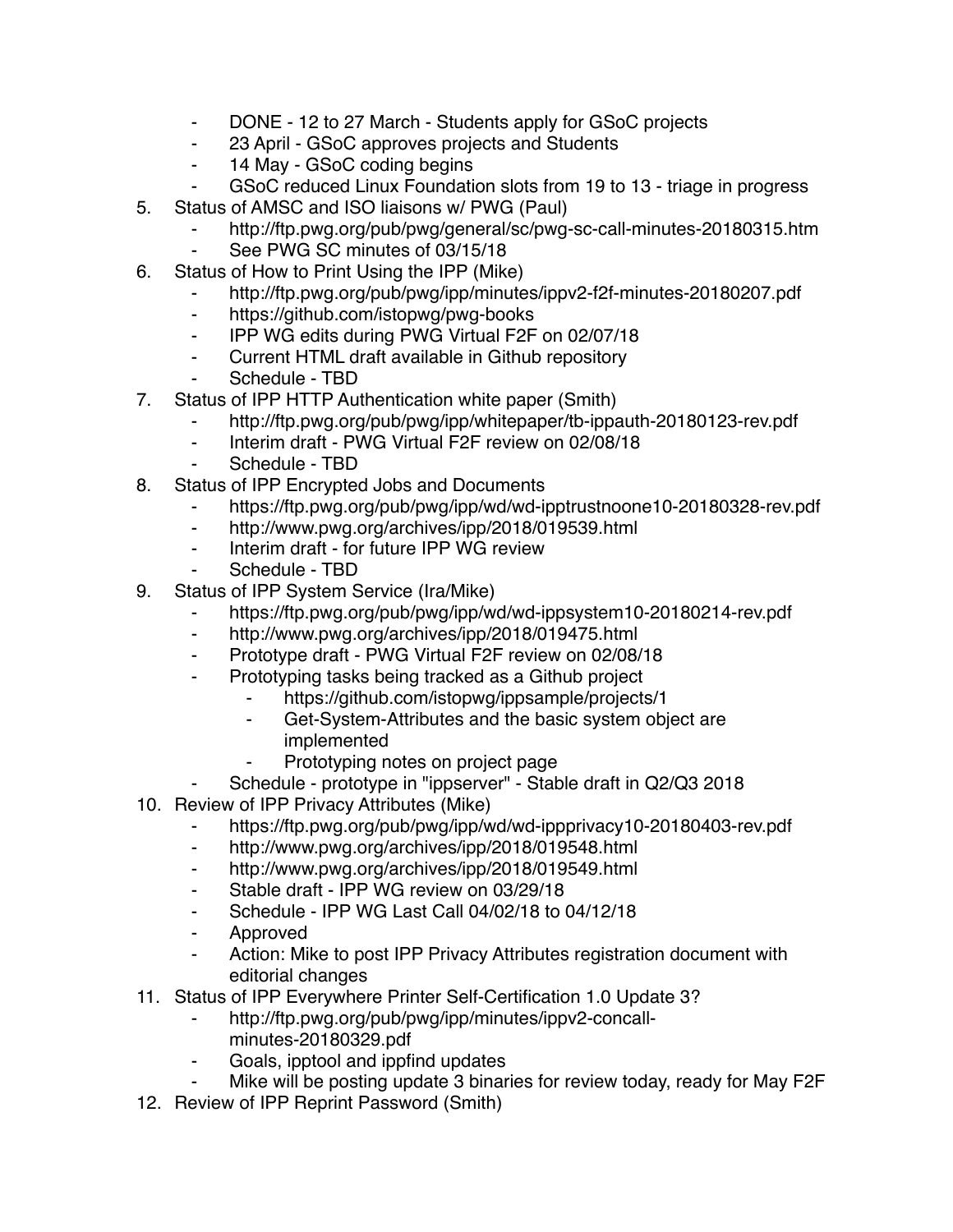- ⁃ https://ftp.pwg.org/pub/pwg/ipp/wd/wd-ippreprintpwd-20180404-rev.pdf
- ⁃ http://www.pwg.org/archives/ipp/2018/019551.html
- ⁃ Smith confirmed that the reprint use cases only need a single password/ PIN
- ⁃ Consensus is to go back to align with job-password job-reprint-password (text), job-reprint-password-encryption, and job-reprint-passwordrepertoire (unless we can just use job-password-repertoire)
- 13. Review of IPP Everywhere 1.1 (Mike)
	- https://ftp.pwg.org/pub/pwg/ipp/wd/wd-ippeve11-20180403-rev.pdf
	- ⁃ http://www.pwg.org/archives/ipp/2018/019550.html
	- ⁃ Consensus:
		- ⁃ JPEG conditionally required for color printers
		- ⁃ print-rendering-intent conditionally required for printers that support ICC
	- ⁃ Section 1:
		- Drop "(e.g., celllphones ,....)"
	- Section 4.2.3.4:
		- ⁃ Add "Printers that support IPPS MUST report the TLS key."
		- Section 5.1:
			- ⁃ "In addition to" (not additional)
			- ⁃ "Printers MUST support the following HTTP ..." (drop "additional")
	- Section 5.3.6:
		- Change "can be ignored or overridden" to "is overridden"
		- ⁃ Add references for 'attempted' and 'guaranteed' values.
	- Section 5.5, lines 1430-1431: Delete extra Note 7
	- Section 9.3:
		- ⁃ Line 1676, missing close quote for copies
		- ⁃ Add print-rendering-intent here
	- Section 14:
		- Line 1813: Drop here since we say it on the next line
		- ⁃ Note that ordinarily the dropping of WS-Discovery would require a major revision change, but since there are no known WS-Discovery clients we did a minor rev instead.
	- ⁃ Schedule Q2/Q3 2018
- 15. Status of IPP Everywhere Self-Certification Manual 1.1
	- https://ftp.pwg.org/pub/pwg/ipp/wd/wd-ippeveselfcert11-20180404-rev.pdf
	- ⁃ http://www.pwg.org/archives/ipp/2018/019552.html
	- Interim draft for future IPP WG review
	- Schedule Q2/Q3 2018

## **Next Steps / Open Actions**

- Next IPP WG conference call on Thursday, April 26 from 3:00-4:30pm ET
- Action: Mike to update web site to allow confirmation of issues without assignment
- Action: Mike to post IPP Privacy Attributes registration document with editorial